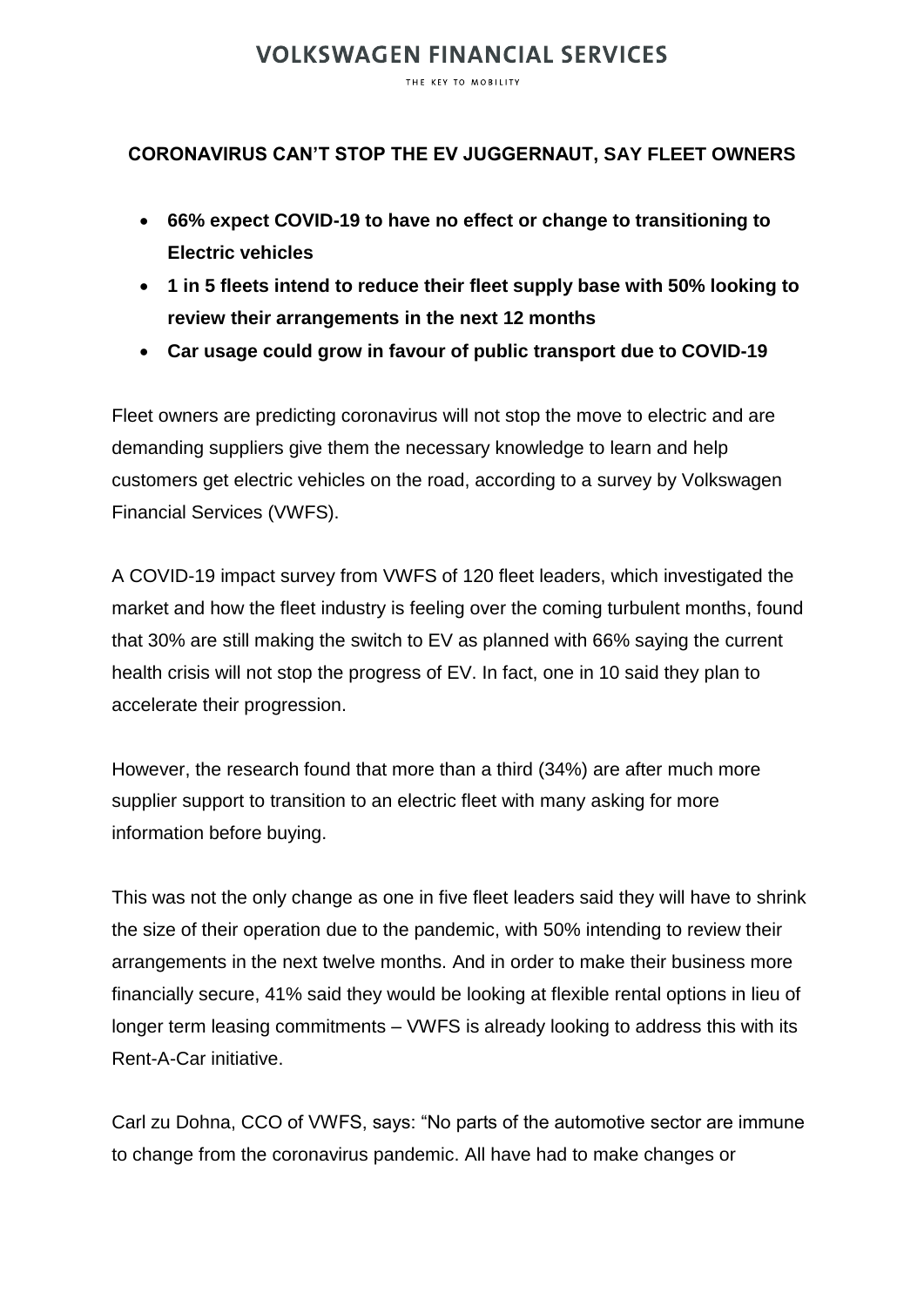# **VOLKSWAGEN FINANCIAL SERVICES**

THE KEY TO MOBILITY

accelerate their drive towards the future. From our survey, we can see that fleet is making strides towards that future and those one in ten that are moving even faster towards it will be at an advantage in the coming years when they are ahead of the pack.

"As a finance provider, it is important that we make the process of getting them there as smooth as possible. We can provide the flexible packages and the new ways to own vehicles, as well as providing a range of information and tools to equip fleet leaders with the knowledge they need to make informed decisions, such as online learning and calculators."

VWFS's survey also found that fleet leaders were anticipating huge change. Nine in ten (92%) fleet leaders questioned expect home working to increase and remain popular after restrictions are lifted, with even more (98%) saying that video conferencing will reduce business travel and face-to-face meetings.

However, fleet leaders believe that while mileage will decrease, ownership will increase. Two thirds (67%) of those asked believe employees will drive more instead of using public transport as a result of the current guidance from health ministers.

"Despite all the change, there is a lot of positivity in the market with the majority of those questioned expecting no changes to their move to EV. It is clear to us that many are crying out for greater assistance and support in making the switch to electric.

"Our fleet leaders have spoken, and it is clear that information is key to overcoming the transition to electric and progress out of this pandemic for fleets. However, this is something we are confident we can overcome with our teams working hard to create tools and information to assist in the transition to electric."

For more information, please visit<https://www.vwfsfleet.co.uk/tools-and-guides/tools/>